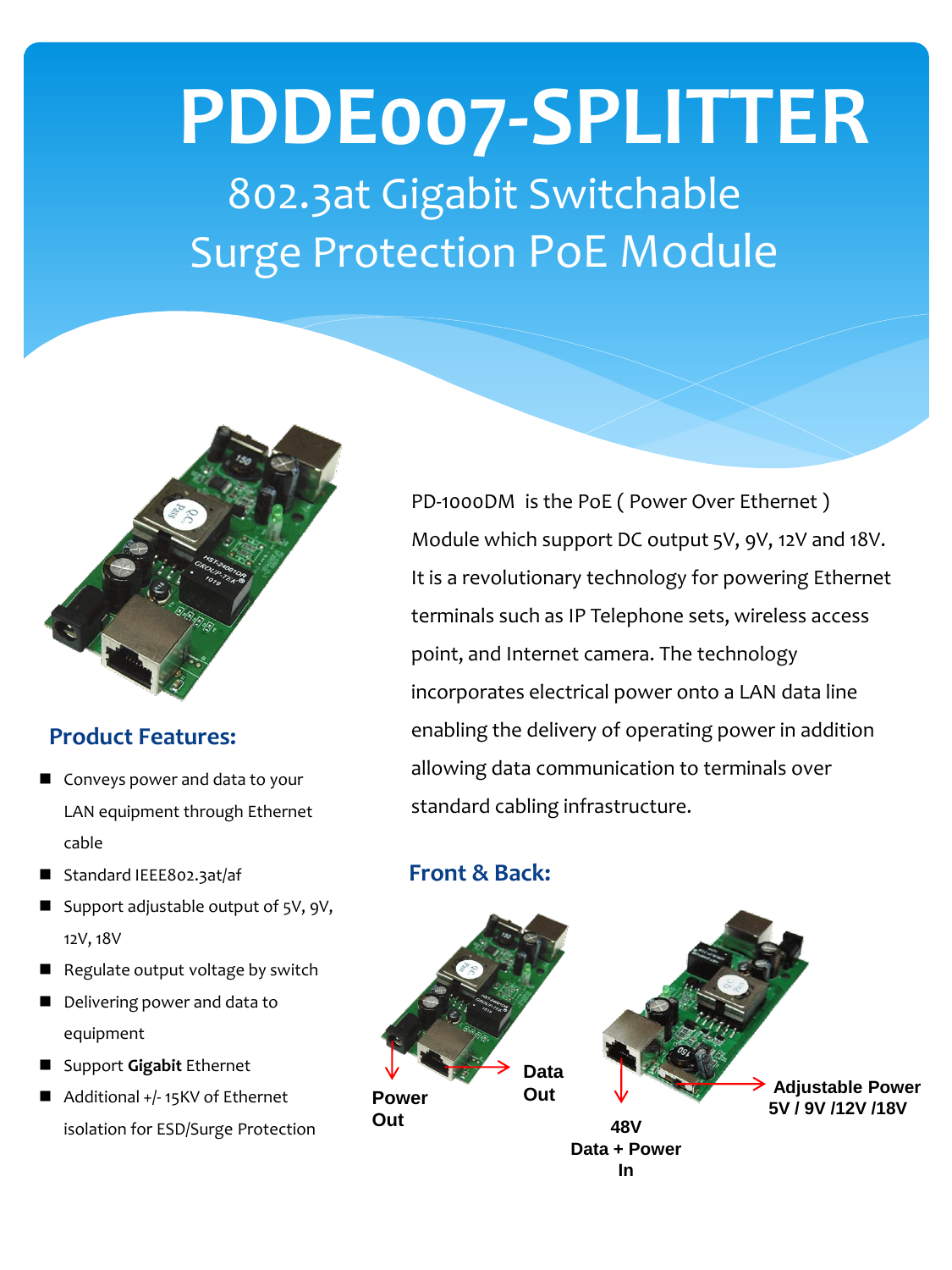## 802.3at Gigabit Switchable Surge Protection PoE Module **PDDE007-SPLITTER**

### **Specification:**

| <b>Standards</b>                     | IEEE802.3, 10BASE T/1000BASE-T<br>IEEE802.3u,100BASE-TX<br>IEEE802.3at, IEEE802.3af, Power<br>over Ethernet                                |
|--------------------------------------|--------------------------------------------------------------------------------------------------------------------------------------------|
| <b>Interface</b>                     | Data and Power in: 1 x RJ-45<br>Data out: 1 x RJ45<br>Power out: 1 x DC jack<br>5v, 9v, 12v, 18v Switch: 1x 4 segment<br><b>DIP switch</b> |
| <b>Power Jack</b><br><b>Diameter</b> | $5.5*2.1*12$ mm                                                                                                                            |
|                                      |                                                                                                                                            |
| <b>Transmission</b><br><b>Media</b>  | RJ-45 (10/100BASE-T): Cat.3, 4, 5<br><b>UTP/STP</b><br>RJ-45 (1000BASE-T): Cat.5, 5e, 6,7<br>UTP/STP                                       |
| <b>LED Indicators</b>                | system power (green)                                                                                                                       |
| <b>Surge</b><br><b>Protection</b>    | $+/-15$ KV                                                                                                                                 |
| <b>Power Input</b>                   | DC 48V                                                                                                                                     |
| <b>Dimension</b>                     | 100(L) x 42(W) x 20(H) x mm                                                                                                                |

**Application:**